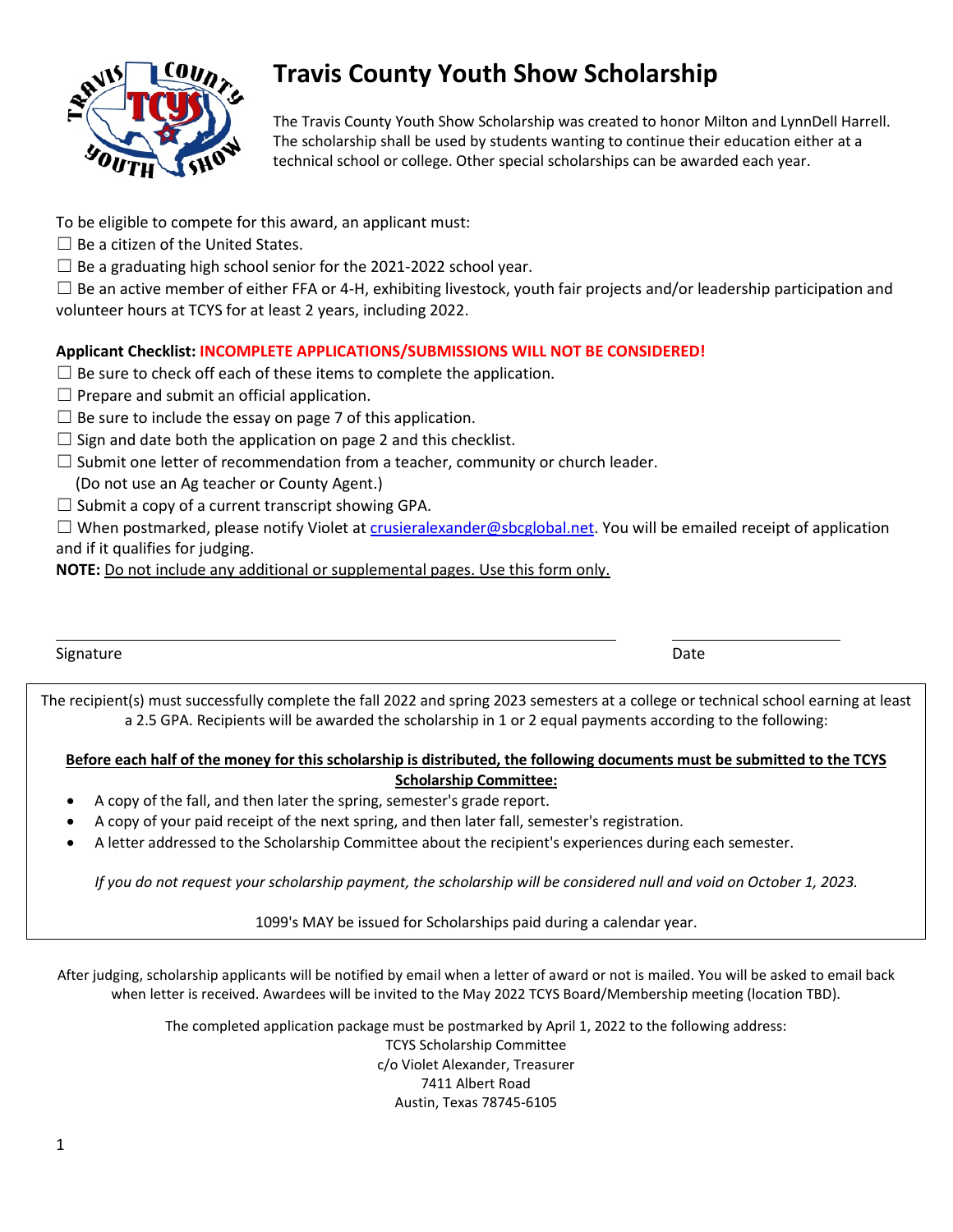

# **Travis County Youth Show Scholarship Application**

If completing this form on paper, please type or **PRINT CLEARLY** in blue or black ink.

| Gender: $\square$ Male $\square$ Female                                                                                                                    |                            |         |      |
|------------------------------------------------------------------------------------------------------------------------------------------------------------|----------------------------|---------|------|
|                                                                                                                                                            |                            |         |      |
|                                                                                                                                                            |                            |         |      |
| ALL Sibling(s), age(s) and school(s) if attending:<br>Name:<br>Age:<br>$\overline{\phantom{a}}$                                                            |                            | School: |      |
| 4-H Club: 2021-2022: 2001. [10] Years including 2021-2022: 2008. [10] Years including 2021-2022:                                                           |                            |         |      |
|                                                                                                                                                            |                            |         |      |
| I hereby certify that I have personally completed this application and that all information submitted is true and<br>accurate to the best of my knowledge. |                            |         |      |
| PRINTED Applicant Name                                                                                                                                     | <b>Applicant Signature</b> |         | Date |
| <b>PRINTED Parent Name</b><br>Parent Signature                                                                                                             |                            |         | Date |
| Sections IV, V, VI, and VII must be acknowledged and approved by your Ag Teacher and/or 4-H Agent.                                                         |                            |         |      |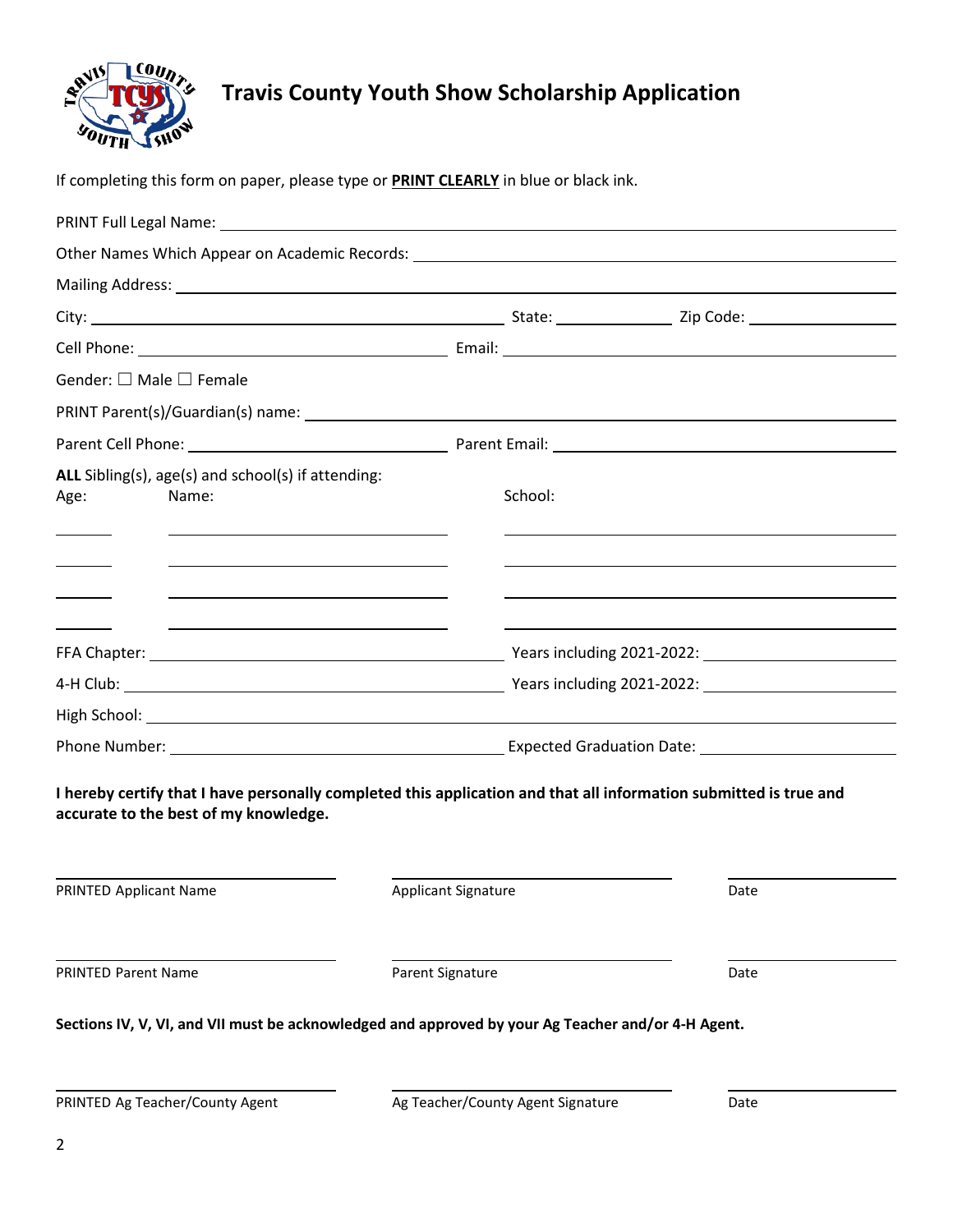## **I. TRAVIS COUNTY YOUTH SHOW EXHIBITS**

List your participation in the Travis County Youth Show including both livestock and youth fair projects. Include years, projects, numbers, and awards.

| Years | <b>Project Descriptions</b> | <b>Awards</b> |
|-------|-----------------------------|---------------|
|       |                             |               |
|       |                             |               |
|       |                             |               |
|       |                             |               |
|       |                             |               |
|       |                             |               |
|       |                             |               |
|       |                             |               |
|       |                             |               |
|       |                             |               |
|       |                             |               |
|       |                             |               |
|       |                             |               |
|       |                             |               |
|       |                             |               |
|       |                             |               |
|       |                             |               |
|       |                             |               |
|       |                             |               |
|       |                             |               |
|       |                             |               |
|       |                             |               |
|       |                             |               |
|       |                             |               |
|       |                             |               |
|       |                             |               |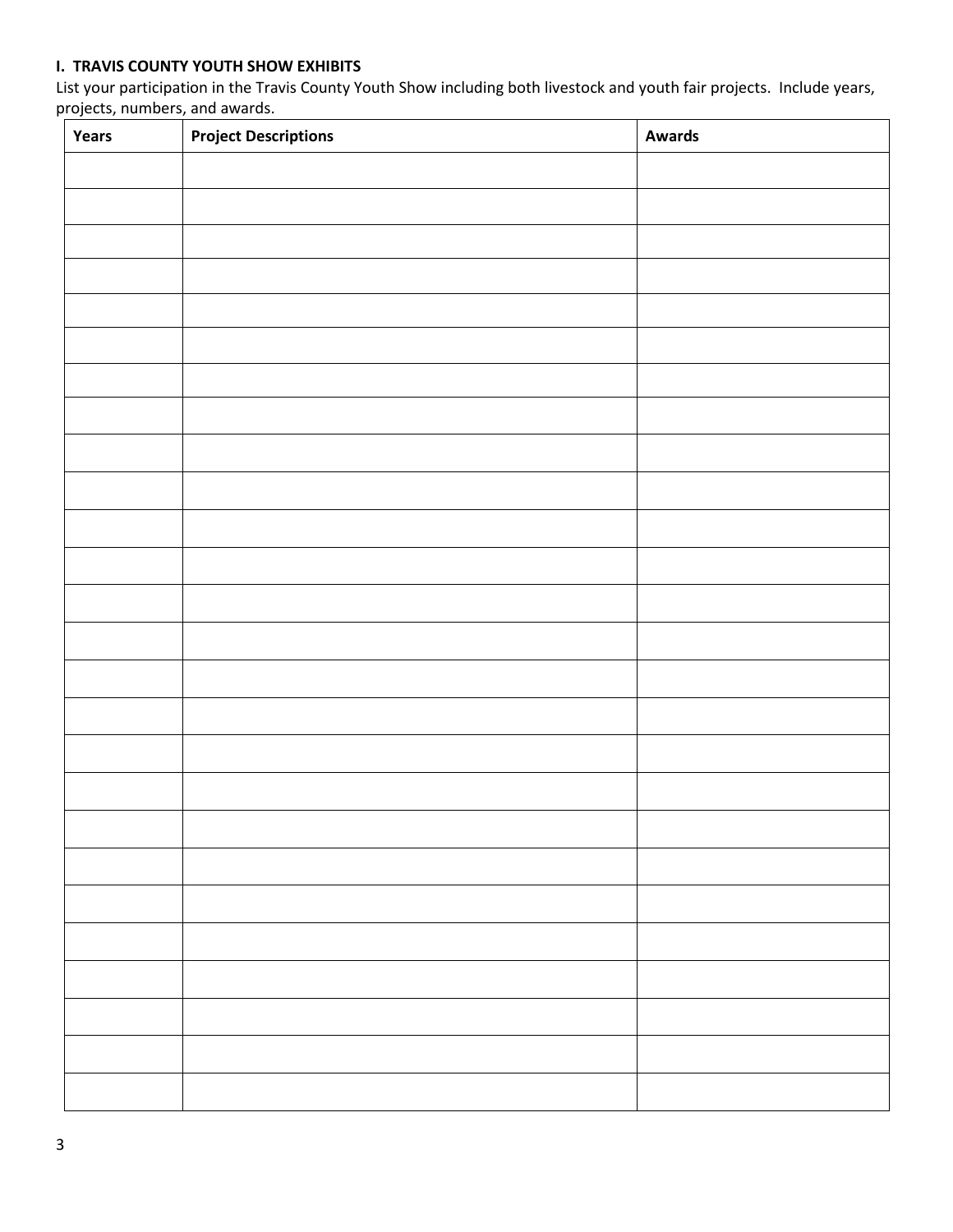## **II. TRAVIS COUNTY YOUTH SHOW VOLUNTEER**

List ways in which you have contributed to the Travis County Youth Show.

| Leadership Positions (If applicable) | Years |
|--------------------------------------|-------|
| Junior Superintendent                |       |
| Queens Court                         |       |

| Years | <b>Hours</b> | <b>TCYS Volunteer Activities</b> | What did you actually do at TCYS? |
|-------|--------------|----------------------------------|-----------------------------------|
|       |              |                                  |                                   |
|       |              |                                  |                                   |
|       |              |                                  |                                   |
|       |              |                                  |                                   |
|       |              |                                  |                                   |
|       |              |                                  |                                   |
|       |              |                                  |                                   |
|       |              |                                  |                                   |
|       |              |                                  |                                   |
|       |              |                                  |                                   |
|       |              |                                  |                                   |
|       |              |                                  |                                   |
|       |              |                                  |                                   |
|       |              |                                  |                                   |
|       |              |                                  |                                   |
|       |              |                                  |                                   |
|       |              |                                  |                                   |
|       |              |                                  |                                   |
|       |              |                                  |                                   |
|       |              |                                  |                                   |
|       |              |                                  |                                   |
|       |              |                                  |                                   |
|       |              |                                  |                                   |
|       |              |                                  |                                   |
|       |              |                                  |                                   |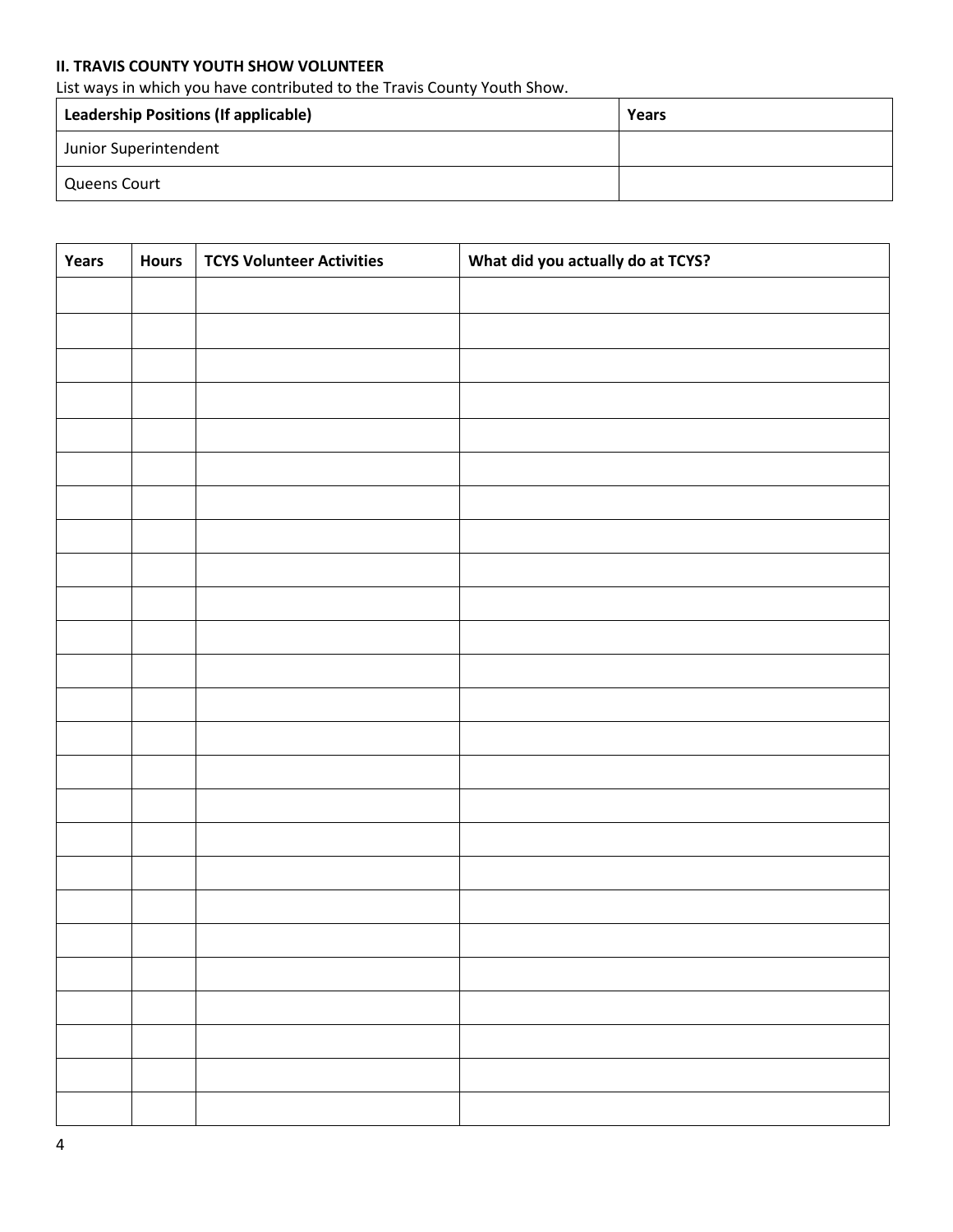## **III. LEADERSHIP ROLES, FFA or 4-H ACTIVITIES & COMMUNITY SERVICE (DO NOT INCLUDE TCYS ACTIVITIES)**

List your most important leadership roles, 4-H & FFA activities including elected and appointed positions and what you did in that position, as well as community service accomplishments.

| Years | Organization | <b>Position (if</b><br>available) | Your contribution to making a difference? |
|-------|--------------|-----------------------------------|-------------------------------------------|
|       |              |                                   |                                           |
|       |              |                                   |                                           |
|       |              |                                   |                                           |
|       |              |                                   |                                           |
|       |              |                                   |                                           |
|       |              |                                   |                                           |
|       |              |                                   |                                           |
|       |              |                                   |                                           |
|       |              |                                   |                                           |
|       |              |                                   |                                           |
|       |              |                                   |                                           |
|       |              |                                   |                                           |
|       |              |                                   |                                           |
|       |              |                                   |                                           |
|       |              |                                   |                                           |
|       |              |                                   |                                           |
|       |              |                                   |                                           |
|       |              |                                   |                                           |
|       |              |                                   |                                           |
|       |              |                                   |                                           |
|       |              |                                   |                                           |
|       |              |                                   |                                           |
|       |              |                                   |                                           |
|       |              |                                   |                                           |
|       |              |                                   |                                           |
|       |              |                                   |                                           |
|       |              |                                   |                                           |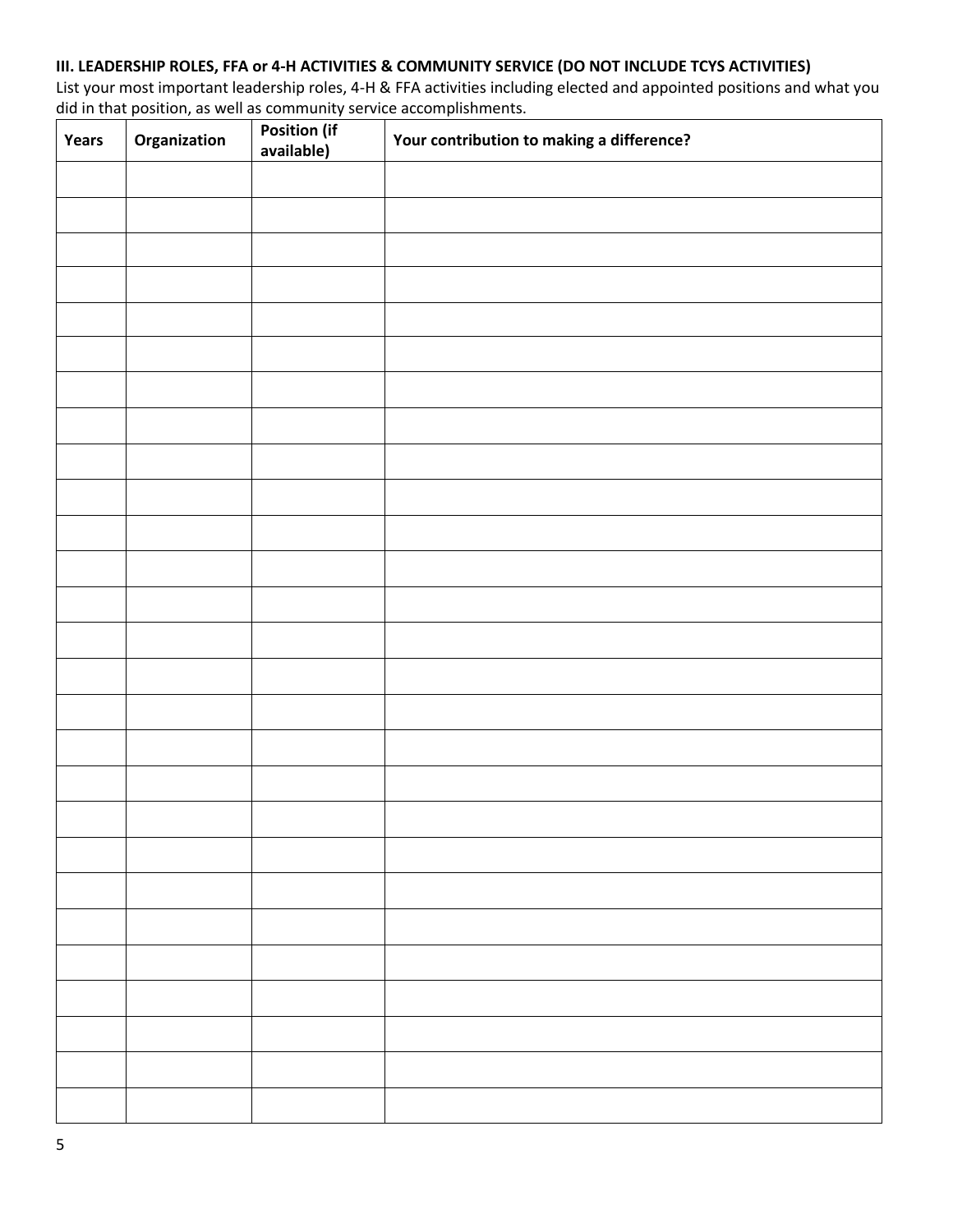### **IV. ACADEMIC GOALS**

Please list Colleges, Universities, and/or Technical Schools to which you have already applied (A) for admittance or plan (P) to apply (Please note A or P.)

Have you been accepted to an institution of higher education?  $\Box$  Yes  $\Box$  No

Where? Next, where a set of the set of the set of the set of the set of the set of the set of the set of the set of the set of the set of the set of the set of the set of the set of the set of the set of the set of the set

Choice of major: Second choice:

#### **V. SENIOR YEAR COURSEWORK**

List all the courses you are taking this year. Identify courses that are Honors (H), Advanced Placement (AP), etc.

| <b>Fall Semester</b> | <b>Spring Semester</b> |
|----------------------|------------------------|
|                      |                        |
|                      |                        |
|                      |                        |
|                      |                        |
|                      |                        |
|                      |                        |
|                      |                        |
|                      |                        |

#### **VI. COLLEGE COURSEWORK**

If you have taken or are presently taking courses at a college, list the course title(s), the college, and the grade(s) earned. (Please provide official transcript.)